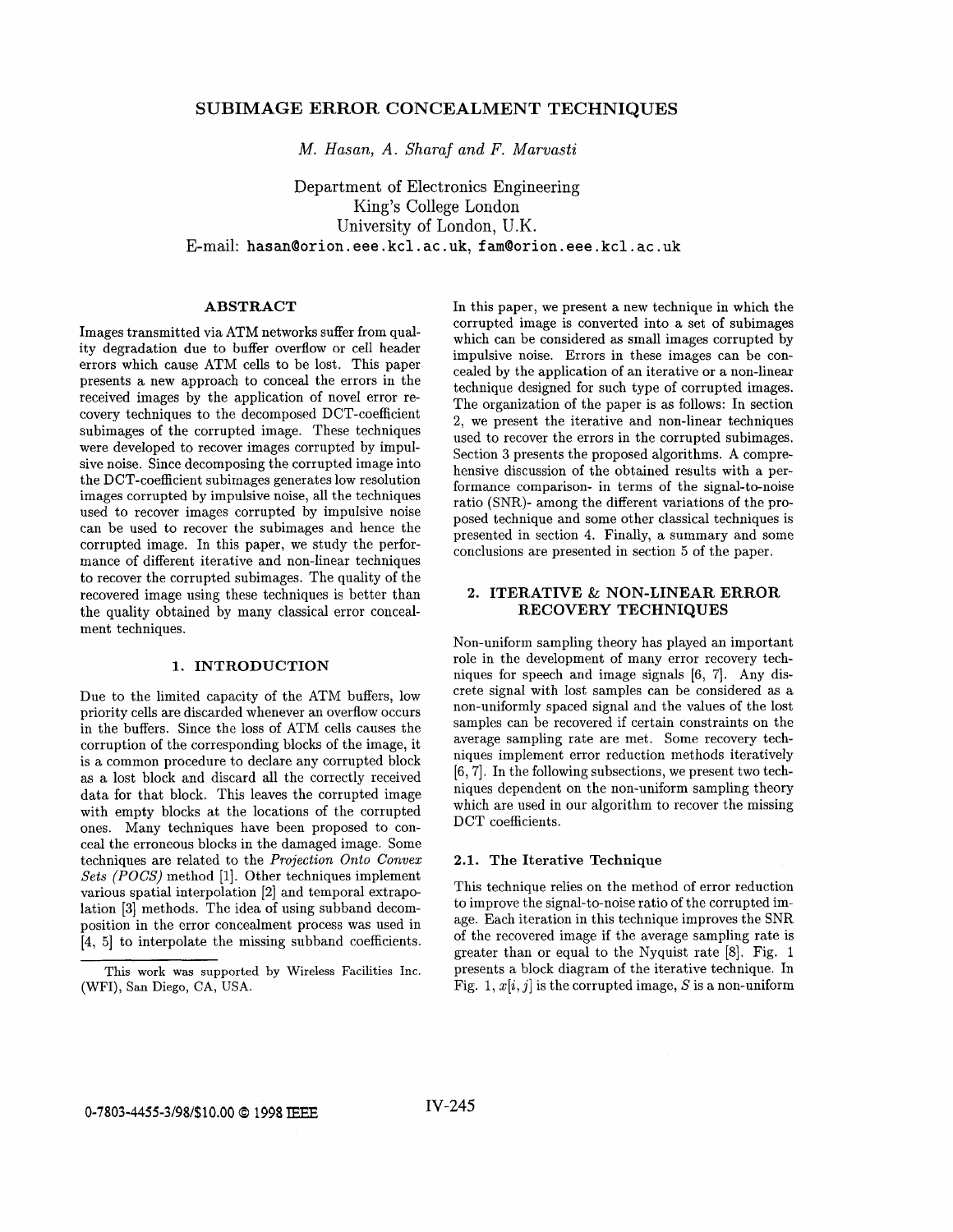

Figure 1: The Iterative Error Recovery Technique.

sampling operator and *BLO* is a *BundLimiting Operutor* which can be as simple as a lowpass or a bandpass filter. It is shown in  $[8]$  that after  $k$  iterations to recover Poisson or uniformly-distributed samples, the SNR of the recovered image is:

$$
SNR_k = k \cdot SNR_1 \tag{1}
$$

where  $SNR_k$  is the SNR (in dBs) of the recovered image after the  $k^{th}$  iteration and  $SNR_1$  is the SNR of the image after running the first iteration.

# **2.2. The Non-linear Technique**

In this technique [9], a one-step, nonlinear operation is carried out to achieve similar SNRs to the iterative technique. This technique depends on analyzing the spectral content of the lowpass version of the corrupted image and the lowpass version of the nonuniform sampling image. The nonuniform sampling image is composed of unit impulses,  $\delta[i - i_m, j - j_m]$ , at the good pixel locations,  $[i_m, j_m]$ . Such image is created by thresholding the corrupted image and then hard limiting the thresholded version. A schematic diagram of the non-linear technique is shown in Fig. 2.



Figure 2: The Non-linear Division Error Recovery Technique.

#### **3. THE ERROR CONCEALMENT ALGORITHM**

The proposed algorithm makes use of the above two error recovery techniques to recover errors in the generated subimages of the corrupted image. When an ATM cell is lost, the whole corresponding block is declared to be lost by ignoring the rest of the correctly received block data and replacing all the block pixels with zeros. The above recovery techniques are not suitable to recover bursts of errors hence they can not be used directly to recover the lost blocks. By converting the image to its equivalent subimages, the above iterative and non-linear techniques can be used to conceal the errors in these subimages and hence recover the original image.

#### **3.1. Subimage Decomposition**

Many techniques have been developed to decompose images into their subbands. In our technique, we decompose the image into DCT subimages with equal resolutions. This is done by obtaining the  $8 \times 8$  DCT transform of the original corrupted image. The resulting DCT coefficients of each block are then grouped together to form 64 subimages. For example, the DC coefficients of each block are grouped to form the first subimage, then the first AC coefficient (AC1) of each block is used to form the second subimage taking into consideration that the relative spatial location of each DCT coefficient is preserved in these subimages. For an  $N \times N$  image decomposed using an  $8 \times 8$  DCT block, the final output of the decomposition process is a set of 64 subimages with  $\frac{N}{8} \times \frac{N}{8}$  dimensions. A general block diagram of the proposed algorithm is shown in Fig. **3.** 

#### **3.2. The Subimage Iterative Technique**

The simplest variation of the proposed technique is to apply the iterative technique directly to the decomposed subimages. In the iterative technique, the BLO which is used to filter the input subimages at each stage is designed to adapt to the spectral shape of the filtered subimage. To generate the 2-D mask of this filter (BLO), a copy of the FFT-transformed subimage is normalized and thresholded to eliminate any noise or unnecessary frequency components. This generates a variable mask for the filter which is dependent on the subimage to be filtered.

After concealing the errors in each subimage individually, the recovered subimages are recombined and then inverse-DCT transformed to yield the recovered image. For the results presented in this paper, we conceal the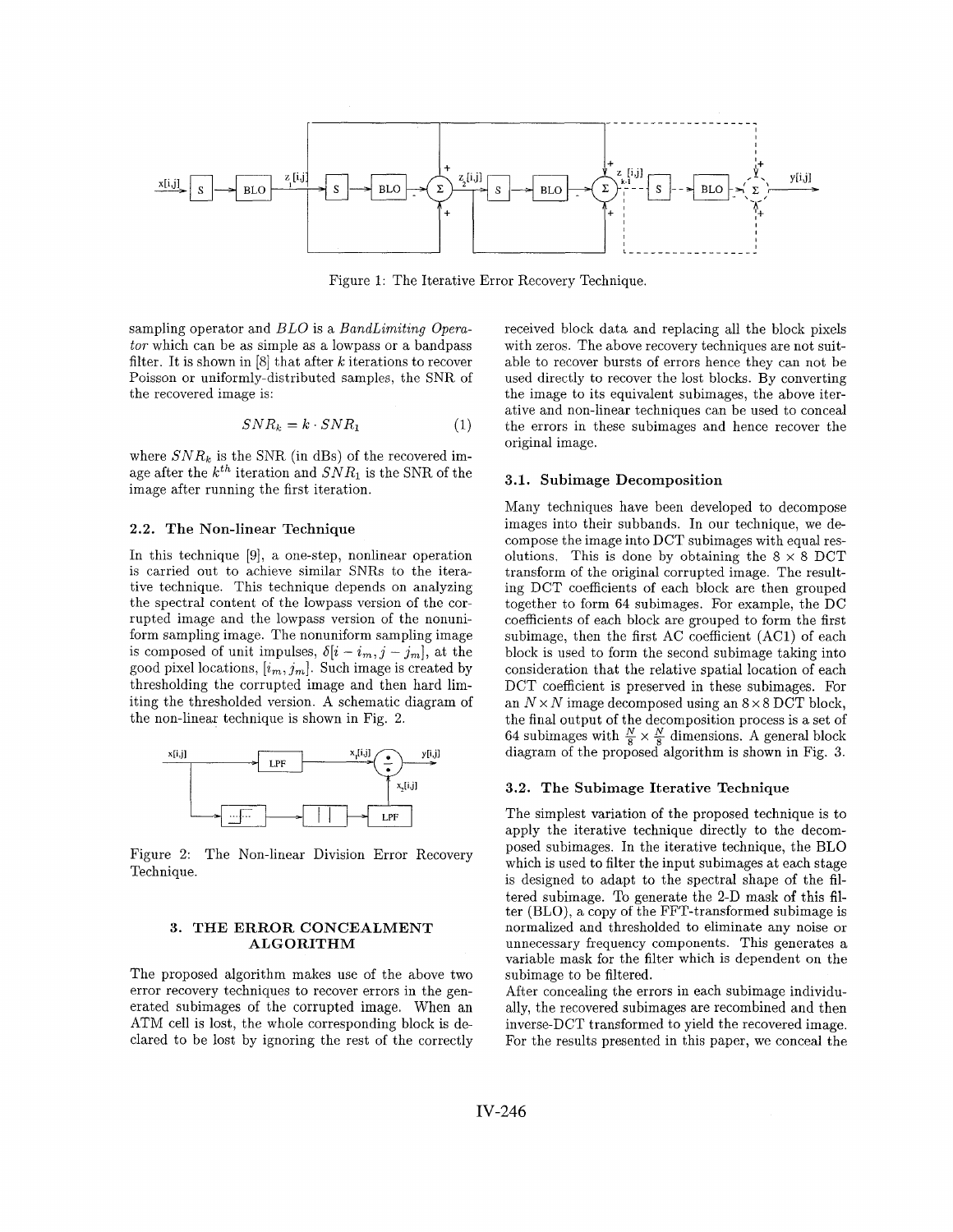

Figure 3: A general block diagram of the subimage error concealment technique.

errors in the first 6 subimages (the DC subimage and the first five AC subimages) since most of the energy is concentrated in these subimages.

### **3.3. The Iterative with Overhead Technique**

In the *Iterative* technique, instead of generating the filter mask for each subimage, the exact masks can be sent as a protected side information to the destination node. In this method, the filter envelope shape and bandwidth for each of the first 6 subimages are packed as guaranteed cells and sent to the destination node. This side information is used by the BLO block in the *Iterative* technique to generate the proper filter masks to filter the corresponding subimages. Although the side information in this technique produces about 8% overhead, it improves the SNR of the recovered image by more than 1 *dB.* 

### **3.4. The Subimage Non-linear Technique**

The *"Iterative/Nonlinear Techniques* " block in Fig. **3**  is replaced by the non-linear division block in this technique. This technique is supposed to converge to the recovered image in one step without iterations. Note that in Fig. **2,** the lowpass filters in the upper and lower branches of this technique have the same bandwidth and spectral characteristics. Also, this technique assumes that the subimages are bandlimited which is almost the case for most of the subimages. Due to the negligible effect of considering the high frequency subimages, the first 6 subimages are only considered in the recovery process.

# **4. EXPERIMENTAL RESULTS**

In this section, we report the results obtained by running the proposed iterative and nonlinear techniques to **recover the errors encountered** in the standard *Lema*  JPEG-coded image. All the results are reported for 256 *x* 256 *Lenna* image coded using the standard JPEG

algorithm. To simulate the loss incurred in this image when transmitted via an ATM network, we considered the whole ATM network as a discrete channel since we are dealing with losses of discrete cells rather than losses in continuous waveforms. By varying the *Cell* 



Figure **4:** SNR vs. Loss % for the Iterative, Nonlinear and Iterative with Overhead techniques - 25 iterations.

*Loss* percentage from 1% to 90% for Lenna image, it can be seen from Fig. 4 that the *Iterative with Overhead* technique gives the best *SNR.* As expected, the *SNR* of the recovered image decreases with the percentage of cell loss increase. The *Iterative with Overhead* technique achieves at least **13** *dB* improvement in the *SNR* for the whole range of the cell loss percentages. It is also obvious that the *Iterative with Overhead* technique gives better *SNR* measures than the *Subimage Iterative* technique for all cell loss percentages. This is expected due to the fact that the overhead sent- which does not exceed 8% of the original coded bit stream- consists of information about the spectral properties of the original image. The *Non-*